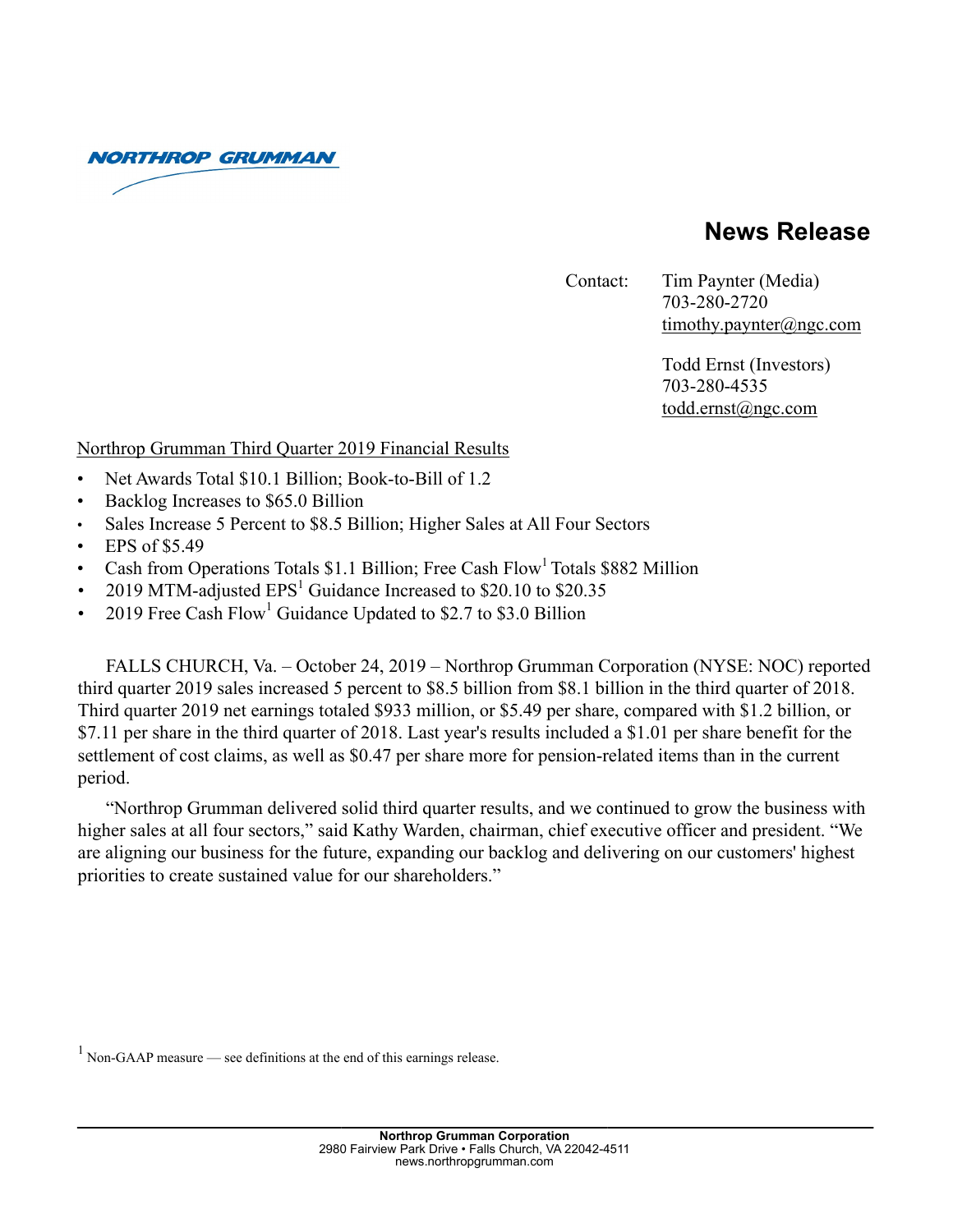# **Consolidated Operating Results and Cash Flows**

|                                                                | Three Months Ended<br>September 30 |       |      |         |                   | Nine Months Ended<br>September 30 |          |              |         |               |  |
|----------------------------------------------------------------|------------------------------------|-------|------|---------|-------------------|-----------------------------------|----------|--------------|---------|---------------|--|
| \$ in millions, except per share amounts                       | 2019                               |       | 2018 | Change  |                   | 2019                              |          | 2018         | Change  |               |  |
| <b>Sales</b>                                                   |                                    |       |      |         |                   |                                   |          |              |         |               |  |
| Aerospace Systems                                              | S.                                 | 3,458 |      | \$3,282 | 5%                |                                   | \$10,344 | $\mathbb{S}$ | 9,899   | 4%            |  |
| <b>Innovation Systems</b>                                      |                                    | 1,584 |      | 1,415   | 12%               |                                   | 4,520    |              | 1,815   | NM            |  |
| <b>Mission Systems</b>                                         |                                    | 3,029 |      | 2,911   | 4%                |                                   | 9,043    |              | 8,668   | 4%            |  |
| <b>Technology Services</b>                                     |                                    | 1,067 |      | 1,040   | 3%                |                                   | 3,088    |              | 3,232   | (4%)          |  |
| Intersegment eliminations                                      |                                    | (663) |      | (563)   |                   |                                   | (1, 875) |              | (1,675) |               |  |
| Total sales                                                    |                                    | 8,475 |      | 8,085   | 5%                |                                   | 25,120   |              | 21,939  | 14%           |  |
| Segment operating income <sup>1</sup>                          |                                    |       |      |         |                   |                                   |          |              |         |               |  |
| Aerospace Systems                                              |                                    | 324   |      | 376     | (14%)             |                                   | 1,067    |              | 1,074   | $(1\%)$       |  |
| <b>Innovation Systems</b>                                      |                                    | 164   |      | 161     | 2%                |                                   | 500      |              | 200     | NM            |  |
| <b>Mission Systems</b>                                         |                                    | 398   |      | 399     |                   |                                   | 1,189    |              | 1,122   | 6%            |  |
| <b>Technology Services</b>                                     |                                    | 136   |      | 111     | 23%               |                                   | 351      |              | 328     | 7%            |  |
| Intersegment eliminations                                      |                                    | (82)  |      | (68)    |                   |                                   | (222)    |              | (204)   |               |  |
| Segment operating income <sup>1</sup>                          |                                    | 940   |      | 979     | $(4\%)$           |                                   | 2,885    |              | 2,520   | 14%           |  |
| Segment operating margin rate <sup>1</sup>                     |                                    | 11.1% |      | 12.1%   | $(100)$ bps       |                                   | 11.5%    |              | 11.5%   |               |  |
| Net FAS (service)/CAS pension adjustment                       |                                    | 131   |      | 176     | (26%)             |                                   | 346      |              | 440     | (21%)         |  |
| Unallocated corporate expense:                                 |                                    |       |      |         |                   |                                   |          |              |         |               |  |
| Intangible asset amortization and PP&E step-up<br>depreciation |                                    | (98)  |      | (97)    | $1\%$             |                                   | (292)    |              | (127)   | NM            |  |
| Other unallocated corporate (expense) income                   |                                    | (22)  |      | 114     | NM                |                                   | (106)    |              | 4       | NM            |  |
| Unallocated corporate (expense) income                         |                                    | (120) |      | 17      | NM                |                                   | (398)    |              | (123)   | NM            |  |
| <b>Operating income</b>                                        | \$                                 | 951   |      | \$1,172 | $(19\%)$ \$ 2,833 |                                   |          |              | \$2,837 |               |  |
| Operating margin rate                                          |                                    | 11.2% |      | 14.5%   | (330) bps         |                                   | 11.3%    |              | 12.9%   | (160) bps     |  |
| Interest expense                                               |                                    | (123) |      | (133)   | (8%)              |                                   | (398)    |              | (420)   | (5%)          |  |
| FAS (non-service) pension benefit                              |                                    | 200   |      | 270     | (26%)             |                                   | 600      |              | 782     | (23%)         |  |
| Other, net                                                     |                                    | 27    |      | 55      | (51%)             |                                   | 82       |              | 140     | (41%)         |  |
| Earnings before income taxes                                   |                                    | 1,055 |      | 1,364   | (23%)             |                                   | 3,117    |              | 3,339   | (7%)          |  |
| Federal and foreign income tax expense                         |                                    | 122   |      | 120     | 2%                |                                   | 460      |              | 466     | (1%)          |  |
| Effective income tax rate                                      |                                    | 11.6% |      | 8.8%    | <b>280 bps</b>    |                                   | 14.8%    |              | 14.0%   | <b>80 bps</b> |  |
| Net earnings                                                   | \$                                 | 933   |      | \$1,244 | $(25\%)$ \$ 2,657 |                                   |          |              | \$2,873 | (8%)          |  |
| Diluted earnings per share                                     |                                    | 5.49  |      | 7.11    | (23%)             |                                   | 15.60    |              | 16.40   | (5%)          |  |
| Weighted-average diluted shares outstanding, in<br>millions    |                                    | 169.9 |      | 174.9   | (3%)              |                                   | 170.3    |              | 175.2   | (3%)          |  |
| Net cash provided by operating activities                      | \$                                 | 1,139 | \$   | 812     | 40%               |                                   | \$1,833  | \$           | 1,450   | 26%           |  |
| Less: capital expenditures                                     |                                    | (257) |      | (282)   | (9%)              |                                   | (793)    |              | (786)   | $1\%$         |  |
| Free cash flow <sup>1</sup>                                    | \$                                 | 882   | \$   | 530     | 66%               |                                   | \$1,040  | \$           | 664     | 57%           |  |

 $1$  Non-GAAP measure — see definitions at the end of this earnings release.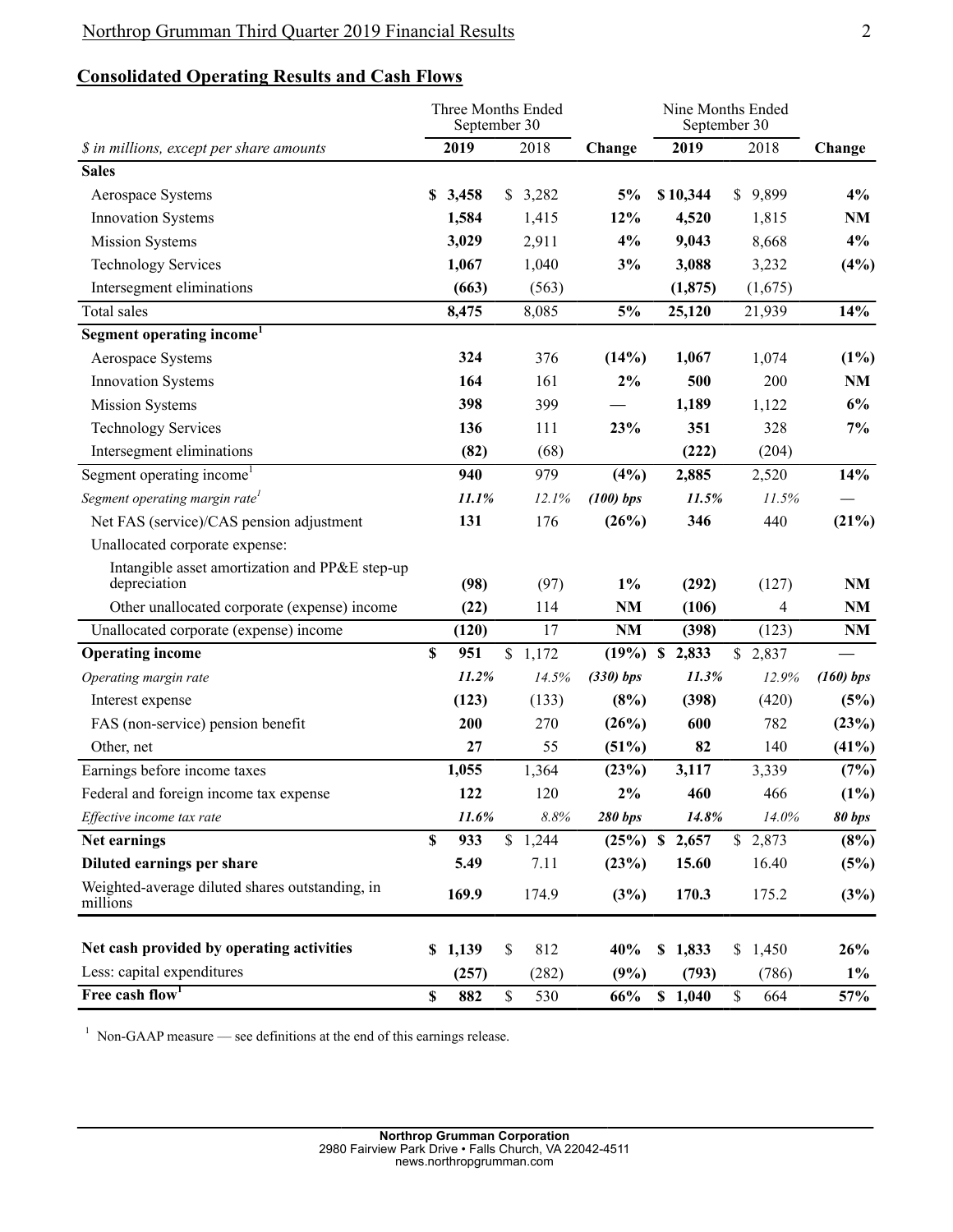### **Sales**

Third quarter 2019 sales increased \$390 million, or 5 percent, due to higher sales at all four sectors.

### **Operating Income and Margin Rate**

Third quarter 2019 operating income decreased \$221 million and operating margin rate declined to 11.2 percent primarily due to higher unallocated corporate expense, a decrease in the net FAS (service)/ CAS pension adjustment and lower segment operating income. Third quarter 2018 unallocated corporate expense included a \$223 million benefit recognized for the finalization of certain prior year cost claims.

### **Segment Operating Income and Margin Rate**

Third quarter 2019 segment operating income decreased \$39 million, or 4 percent, primarily due to lower segment operating income at Aerospace Systems, partially offset by higher operating income at Technology Services. Segment operating margin rate decreased to 11.1 percent principally due to a lower operating margin rate at Aerospace Systems.

#### **Federal and Foreign Income Taxes**

The third quarter 2019 effective tax rate increased to 11.6 percent from 8.8 percent in the third quarter of 2018. The company's effective tax rate for the third quarter of 2019 includes benefits of \$89 million for research credits and \$17 million for foreign derived intangible income.

#### **Operating Cash Flows**

Third quarter 2019 cash provided by operating activities increased \$327 million to \$1.1 billion principally due to lower voluntary pension contributions and improved trade working capital, partially offset by lower net earnings. In last year's third quarter, the company made a \$250 million voluntary pretax pension contribution. After capital expenditures of \$257 million, third quarter 2019 free cash flow<sup>1</sup> was \$882 million.

#### **Awards and Backlog**

Third quarter and year to date 2019 net awards totaled \$10.1 billion and \$35.9 billion, respectively, and backlog increased to \$65.0 billion as of September 30, 2019. Significant new awards in the third quarter include \$1.4 billion to deliver an additional nine E-2D Advanced Hawkeye aircraft and related equipment to Japan, \$608 million for space restricted programs, \$504 million for the F-35 program, \$481 million for the Triton program and \$312 million for targets and countermeasures used to test the Ballistic Missile Defense System.

 $1$  Non-GAAP measure — see definitions at the end of this earnings release.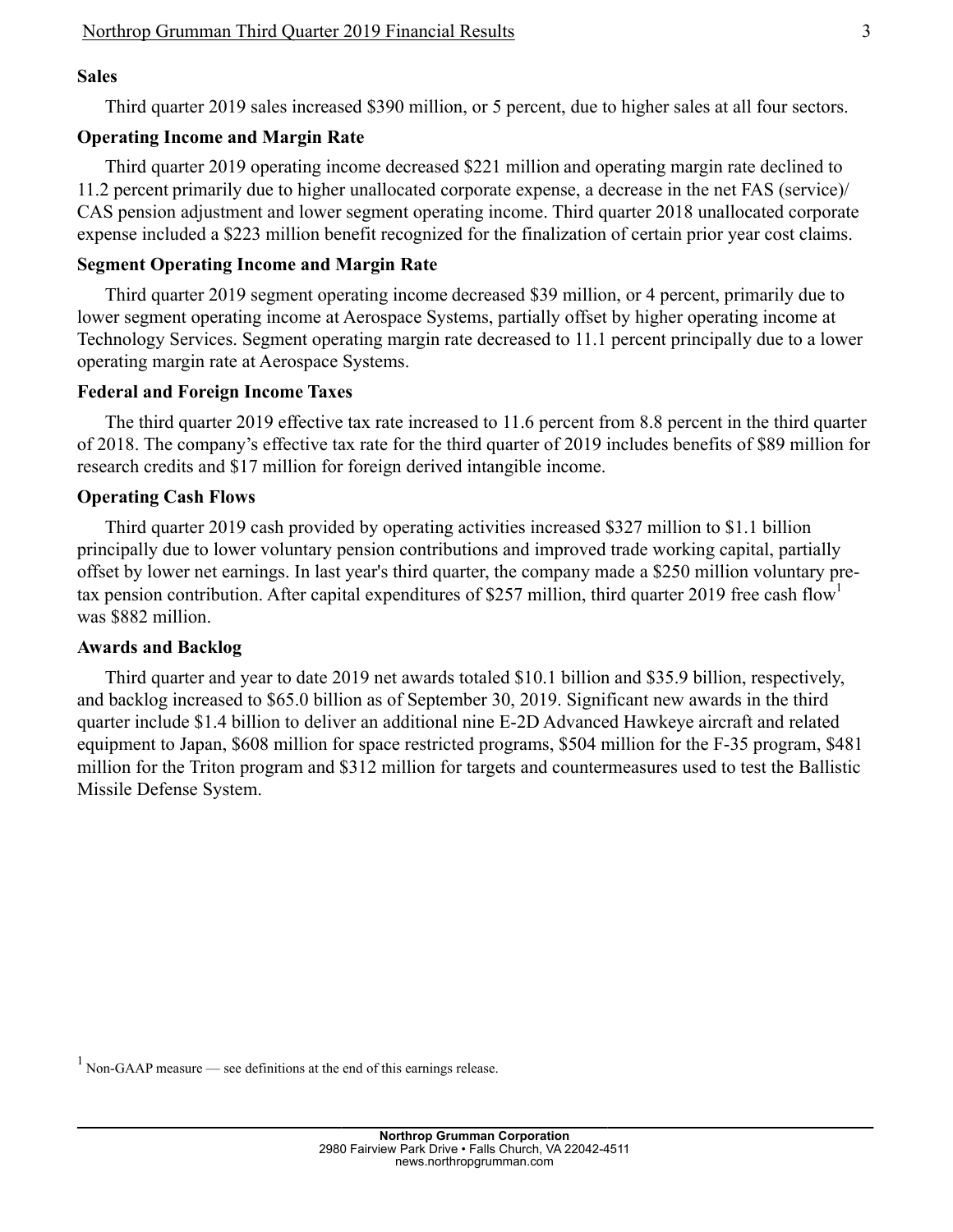# **Segment Operating Results**

| <b>AEROSPACE SYSTEMS</b> | Three Months Ended<br>September 30 | $\frac{6}{6}$ | Nine Months Ended<br>September 30 | $\frac{0}{0}$ |         |         |
|--------------------------|------------------------------------|---------------|-----------------------------------|---------------|---------|---------|
| <i>S</i> in millions     | 2019                               | 2018          | Change                            | 2019          | 2018    | Change  |
| Sales                    | \$3,458                            | \$3.282       |                                   | 5 % \$10,344  | \$9.899 | $4\%$   |
| Operating income         | 324                                | 376           | (14)%                             | 1.067         | 1.074   | $(1)\%$ |
| Operating margin rate    | 9.4%                               | 11.5%         |                                   | 10.3%         | 10.8%   |         |

### **Sales**

Third quarter 2019 sales increased 5 percent, due to higher sales in all three business areas. Manned aircraft sales reflect higher volume on the E-2 program and a higher rate of F-35 production activity, partially offset by lower B-2 sales. Space sales reflect higher volume on Next Generation Overhead Persistent Infrared (Next Gen OPIR) programs. Autonomous Systems sales increased due to higher volume on multiple programs, including Global Hawk, partially offset by lower NATO AGS volume as that program nears completion.

### **Operating Income**

Third quarter 2019 operating income declined to \$324 million and operating margin rate decreased to 9.4 percent principally due to lower net favorable EAC adjustments. This reflects the timing of favorable adjustments as well as unfavorable adjustments for the B-2 Defensive Management System Modernization program and delays in production for certain commercial space components.

| <b>INNOVATION SYSTEMS</b> |         | Three Months Ended<br>September 30 | $\frac{6}{9}$ | Nine Months Ended<br>September 30 | $\frac{6}{9}$ |           |  |
|---------------------------|---------|------------------------------------|---------------|-----------------------------------|---------------|-----------|--|
| <i>S</i> in millions      | 2019    | 2018<br>Change                     |               | 2019                              | 2018          | Change    |  |
| <b>Sales</b>              | \$1.584 | S.<br>1.415                        | $12\%$ \$     | 4.520                             | \$1.815       | <b>NM</b> |  |
| Operating income          | 164     | 161                                | $2\%$         | 500                               | <b>200</b>    | NΜ        |  |
| Operating margin rate     | 10.4%   | $11.4\%$                           |               | 11.1%                             | 11.0%         |           |  |

#### **Sales**

Third quarter 2019 sales increased 12 percent due to higher sales in all three business areas. Space Systems sales reflect higher volume on national security satellite systems. Defense Systems sales increased primarily due to higher volume on precision munitions and armament products, as well as tactical missiles and subsystems, including the Advanced Anti-Radiation Guided Missile-Extended Range (AARGM-ER) program. Flight Systems sales reflect higher volume on military and commercial aerospace structures.

# **Operating Income**

Third quarter 2019 operating income increased 2 percent primarily due to higher sales, partially offset by a lower operating margin rate of 10.4 percent. The prior period operating margin rate reflects favorable indirect rate performance and recovery of an insurance claim.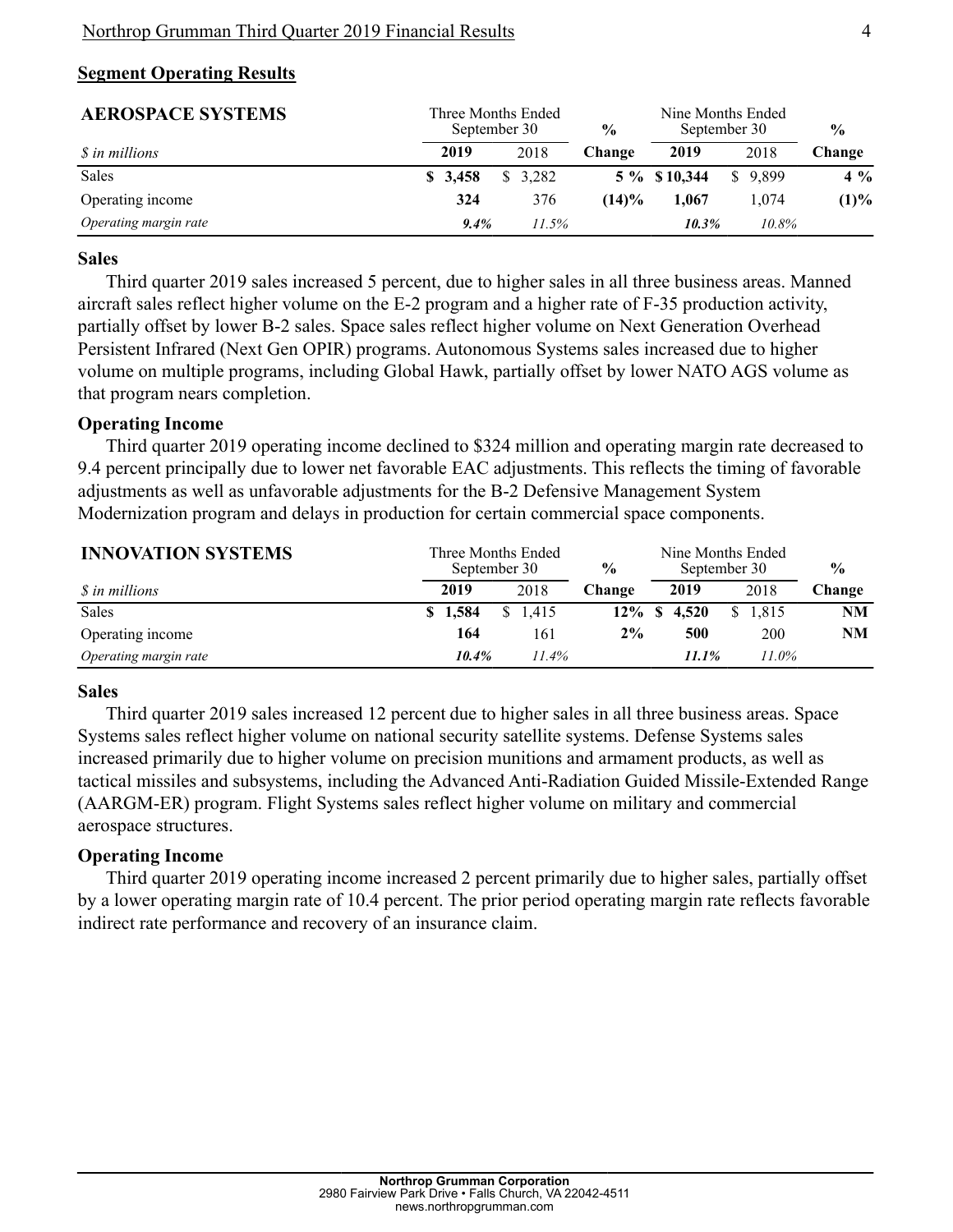### Northrop Grumman Third Quarter 2019 Financial Results 5

| <b>MISSION SYSTEMS</b> | Three Months Ended<br>September 30 |          | $\frac{0}{0}$ | Nine Months Ended<br>September 30 |                        | $\frac{6}{9}$ |  |
|------------------------|------------------------------------|----------|---------------|-----------------------------------|------------------------|---------------|--|
| <i>S</i> in millions   | 2019                               | 2018     | Change        | 2019                              | 2018                   | Change        |  |
| <b>Sales</b>           | \$3,029                            | \$ 2.911 |               | $4\%$ \$ $9.043$                  | 8.668<br><sup>\$</sup> | $4\%$         |  |
| Operating income       | 398                                | 399      |               | 1.189                             | 1.122                  | 6%            |  |
| Operating margin rate  | 13.1%                              | 13.7%    |               | 13.1%                             | 12.9%                  |               |  |

# **Sales**

Third quarter 2019 sales increased 4 percent due to higher sales in all three business areas. Advanced Capabilities sales increased primarily due to higher volume on marine systems. Cyber and ISR sales reflect higher volume on space and restricted programs. Sensors and Processing sales increased principally due to higher volume on airborne radar and electronic warfare programs, partially offset by lower volume from targeting pods.

# **Operating Income**

Third quarter 2019 operating income was comparable to the prior year and operating margin rate was 13.1 percent compared with 13.7 percent in the prior year period. The primary driver of the margin rate change was a higher level of indirect rate benefits in the third quarter of 2018. Third quarter 2019 results reflect continued strong performance at Sensors and Processing, improved performance at Advanced Capabilities, and lower performance on Cyber and ISR programs.

| <b>TECHNOLOGY SERVICES</b> |         | Three Months Ended<br>September 30 | $\frac{6}{9}$ |                     | Nine Months Ended<br>September 30 | $\frac{0}{0}$ |  |
|----------------------------|---------|------------------------------------|---------------|---------------------|-----------------------------------|---------------|--|
| <i>S</i> in millions       | 2019    | 2018                               | Change        | 2019                | 2018                              | Change        |  |
| <b>Sales</b>               | \$1.067 | \$1.040                            |               | $3\% \t S \t 3,088$ | \$3.232                           | (4)%          |  |
| Operating income           | 136     | 111                                | 23%           | 351                 | 328                               | $7\%$         |  |
| Operating margin rate      | 12.7%   | $10.7\%$                           |               | 11.4%               | $10.1\%$                          |               |  |

# **Sales**

Third quarter 2019 sales increased 3 percent due to higher sales in both business areas. Global Logistics and Modernization sales increased primarily due to higher sales on electronic systems sustainment programs, partially offset by lower volume on autonomous systems support programs. Global Services sales increased principally due to higher volume on defense services programs and a civil program, partially offset by the completion of a state and local services contract in 2018.

# **Operating Income**

Third quarter 2019 operating income increased 23 percent and operating margin rate increased to 12.7 percent due to improved performance in both business areas, including a favorable adjustment on a Global Logistics and Modernization sustainment program.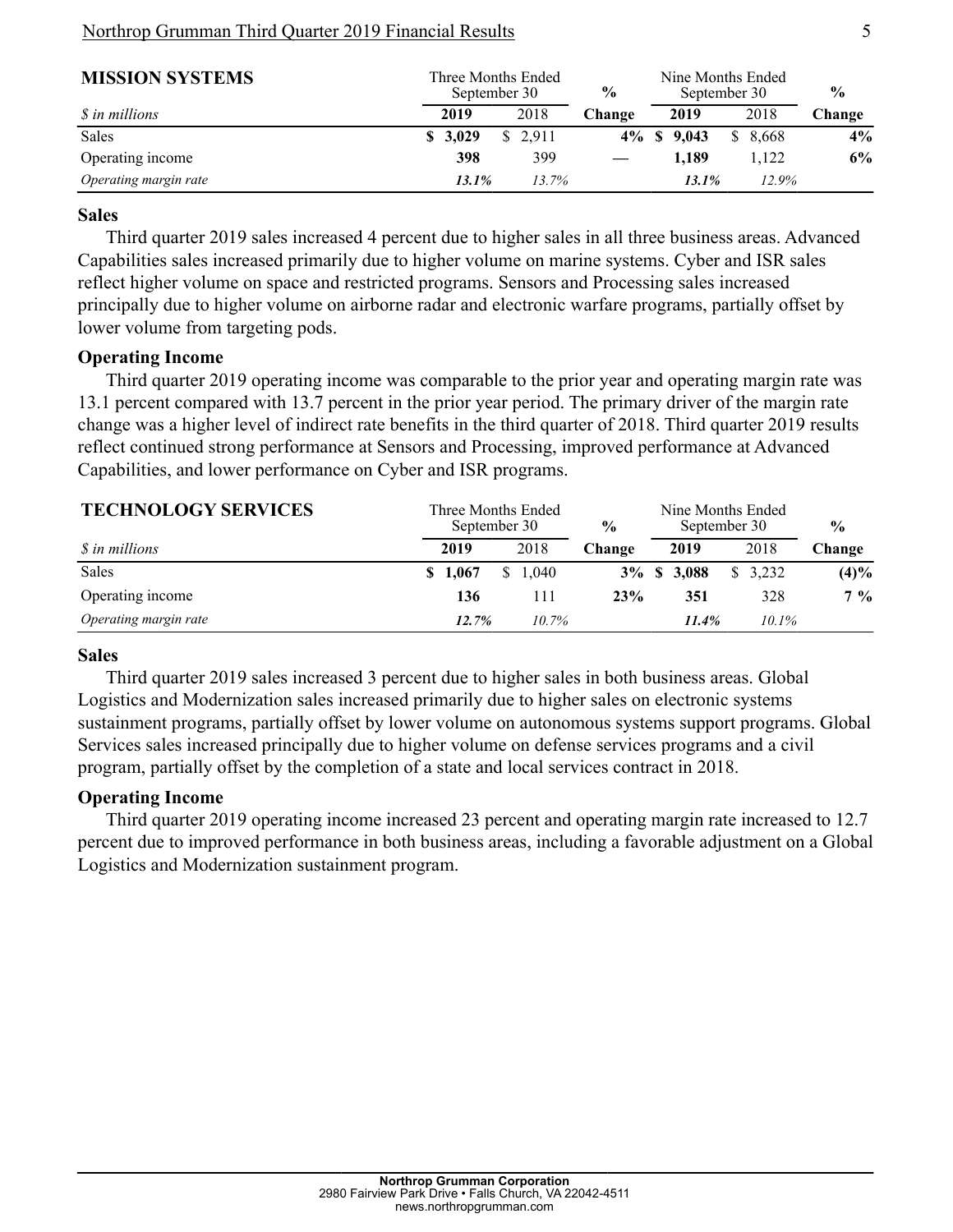# **2019 Guidance**

2019 financial guidance, as well as outlook, trends, expectations and other indicia of forward looking statements provided by the company for 2020, reflect the company's judgment based on the information available to the company at the time of this release. The government budget and appropriations processes can impact our customers, programs and financial results. Government budgets and appropriations, including the timing of appropriations and the occurrence of an extended continuing resolution and/or prolonged government shutdown, as well as a breach of the debt ceiling, can impact the company's ability to achieve guidance or meet expectations.

|                                                           | <b>2019 Guidance</b> |                 |  |  |  |  |  |  |  |
|-----------------------------------------------------------|----------------------|-----------------|--|--|--|--|--|--|--|
| (\$ in millions, except per share amounts)                | As of 7/24/19        | As of 10/24/19  |  |  |  |  |  |  |  |
| <b>Sales</b>                                              | ~1,000               | $-34,000$       |  |  |  |  |  |  |  |
| Segment operating margin $\%$ <sup>1</sup>                | $~11.5\%$            | $~11.5\%$       |  |  |  |  |  |  |  |
| Total net FAS/CAS pension adjustment <sup>2</sup>         | ~1,200               | $-1,260$        |  |  |  |  |  |  |  |
| Unallocated corporate expense                             |                      |                 |  |  |  |  |  |  |  |
| Intangible asset amortization & PP&E step-up depreciation | $\sim$ 385           | $-385$          |  |  |  |  |  |  |  |
| Other items                                               | ~2225                | ~225            |  |  |  |  |  |  |  |
| Operating margin %                                        | High $10\%$          | $~11\%$         |  |  |  |  |  |  |  |
| Interest expense                                          | $\sim 560$           | $-530$          |  |  |  |  |  |  |  |
| Effective tax rate %                                      | Mid 17%              | Low $16\%$      |  |  |  |  |  |  |  |
| Weighted average shares outstanding                       | $\sim$ 170M          | ~170M           |  |  |  |  |  |  |  |
| $MTM$ -adjusted $EPS1$                                    | $19.30 - 19.55$      | $20.10 - 20.35$ |  |  |  |  |  |  |  |
| Capital expenditures                                      | ~1,200               | $-1,200$        |  |  |  |  |  |  |  |
| Free cash flow <sup>1</sup>                               | $2,600 - 3,000$      | $2,700 - 3,000$ |  |  |  |  |  |  |  |
| <b>Sector Guidance</b>                                    |                      |                 |  |  |  |  |  |  |  |
| Aerospace Systems                                         |                      |                 |  |  |  |  |  |  |  |
| Sales \$B                                                 | High 13              | High 13         |  |  |  |  |  |  |  |
| <b>OM</b> Rate                                            | Mid to High 10%      | Mid to High 10% |  |  |  |  |  |  |  |
| <b>Innovation Systems</b>                                 |                      |                 |  |  |  |  |  |  |  |
| Sales \$B                                                 | $\sim 6$             | $\sim$ 6        |  |  |  |  |  |  |  |
| <b>OM</b> Rate                                            | <b>High 10%</b>      | <b>High 10%</b> |  |  |  |  |  |  |  |
| <b>Mission Systems</b>                                    |                      |                 |  |  |  |  |  |  |  |
| Sales \$B                                                 | Low to Mid 12        | Low to Mid 12   |  |  |  |  |  |  |  |
| <b>OM</b> Rate                                            | $~13\%$              | Low $13%$       |  |  |  |  |  |  |  |
| <b>Technology Services</b>                                |                      |                 |  |  |  |  |  |  |  |
| Sales \$B                                                 | Low <sub>4</sub>     | Low 4           |  |  |  |  |  |  |  |
| <b>OM</b> Rate                                            | Low $10\%$           | <b>High 10%</b> |  |  |  |  |  |  |  |

Non-GAAP measure - see definitions at the end of this earnings release.

1

2

Total Net FAS/CAS pension adjustment is presented as a single amount consistent with our historical presentation, and includes \$830 million of expected CAS pension cost and \$430 million of expected FAS pension benefit. In accordance with ASU No. 2017-07, \$370 million of FAS (service-related) pension cost is reflected in operating income and \$800 million of FAS (non-service) pension benefit is reflected below operating income. CAS pension cost continues to be recorded in operating income.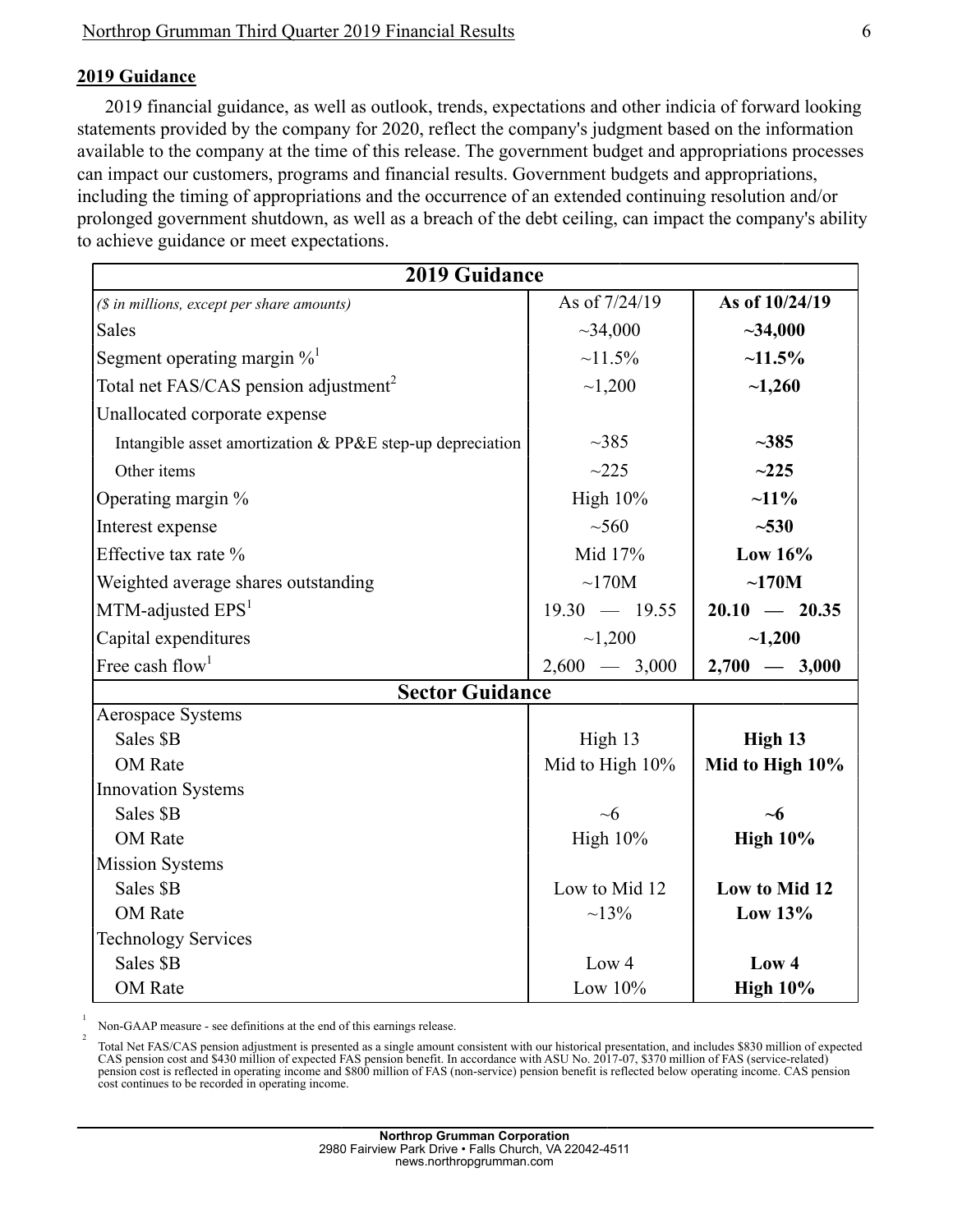# **About Northrop Grumman**

Northrop Grumman will webcast its earnings conference call at noon Eastern Time on Oct. 24, 2019. A live audio broadcast of the conference call will be available on the investor relations page of the company's website at www.northropgrumman.com.

Northrop Grumman is a leading global security company providing innovative systems, products and solutions in autonomous systems, cyber, C4ISR, space, strike, and logistics and modernization to customers worldwide. Please visit news.northropgrumman.com and follow us on Twitter, @NGCNews, for more information.

# Forward-Looking Statements

This earnings release and the information we are incorporating by reference, and statements to be made on the earnings conference call, contain or may contain statements that constitute "forward-looking statements" within the meaning of the Private Securities Litigation Reform Act of 1995. Words such as "will," "expect," "anticipate," "intend," "may," "could," "should," "plan," "project," "forecast," "believe," "estimate," "guidance," "outlook," "trends," "goals" and similar expressions generally identify these forward-looking statements.

Forward-looking statements include, among other things, statements relating to our future financial condition, results of operations and/or cash flows. Forward-looking statements are based upon assumptions, expectations, plans and projections that we believe to be reasonable when made, but which may change over time. These statements are not guarantees of future performance and inherently involve a wide range of risks and uncertainties that are difficult to predict. Specific risks that could cause actual results to differ materially from those expressed or implied in these forward-looking statements include, but are not limited to, those identified and discussed more fully in the section entitled "Risk Factors" in the Form 10-K for the year ended December 31, 2018 and in our other filings with the Securities and Exchange Commission (SEC). They include:

- our dependence on the U.S. government for a substantial portion of our business
- significant delays or reductions in appropriations for our programs and U.S. government funding more broadly
- investigations, claims, disputes, enforcement actions and/or litigation
- the use of estimates when accounting for our contracts and the effect of contract cost growth and/ or changes in estimated contract revenues and costs
- our exposure to additional risks as a result of our international business, including risks related to geopolitical and economic factors, laws and regulations
- the improper conduct of employees, agents, subcontractors, suppliers, business partners or joint ventures in which we participate and the impact on our reputation, our ability to do business, and our financial position, results of operations and/or cash flows
- cyber and other security threats or disruptions faced by us, our customers or our suppliers and other partners
- the performance and financial viability of our subcontractors and suppliers and the availability and pricing of raw materials, chemicals and components
- changes in procurement and other laws, regulations and practices applicable to our industry, findings by the U.S. government as to our compliance with such laws and regulations, and changes in our customers' business practices globally
- increased competition within our markets and bid protests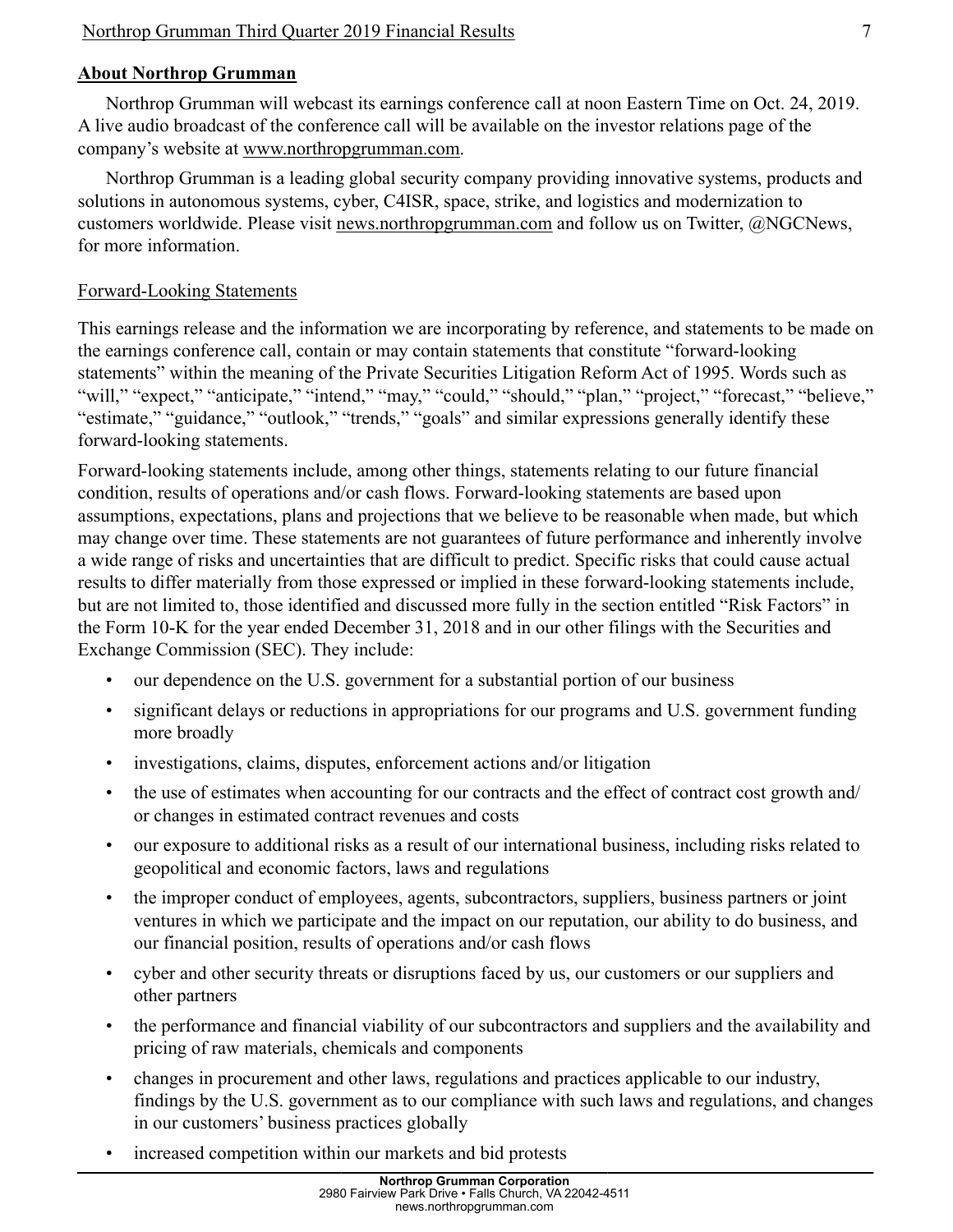### Northrop Grumman Third Quarter 2019 Financial Results 8

- the ability to maintain a qualified workforce
- our ability to meet performance obligations under our contracts, including obligations that are technologically complex, require certain manufacturing expertise or are dependent on factors not wholly within our control
- environmental matters, including unforeseen environmental costs and government and third party claims
- natural disasters
- the adequacy and availability of our insurance coverage, customer indemnifications or other liability protections
- products and services we provide related to hazardous and high risk operations, including the production and use of such products, which subject us to various environmental, regulatory, financial, reputational and other risks
- the future investment performance of plan assets, changes in actuarial assumptions associated with our pension and other postretirement benefit plans and legislative or other regulatory actions impacting our pension, postretirement and health and welfare plans
- our ability successfully to integrate the Orbital ATK business and realize fully the anticipated benefits of the acquisition, without adverse consequences
- our ability to exploit or protect intellectual property rights
- our ability to develop new products and technologies and maintain technologies, facilities, and equipment to win new competitions and meet the needs of our customers
- changes in business conditions that could impact business investments and/or recorded goodwill or the value of other long-lived assets
- unanticipated changes in our tax provisions or exposure to additional tax liabilities, including qualification of the Alliant Techsystems Inc. spin-off of Vista Outdoor Inc. as a tax-free transaction

You are urged to consider the limitations on, and risks associated with, forward-looking statements and not unduly rely on the accuracy of forward-looking statements. These forward-looking statements speak only as of the date this earnings release is first issued or, in the case of any document incorporated by reference, the date of that document. We undertake no obligation to publicly update or revise any forwardlooking statements, whether as a result of new information, future events or otherwise, except as required by applicable law.

This release and the attachments also contain non-GAAP financial measures. A reconciliation to the nearest GAAP measure and a discussion of the company's use of these measures are included in this release or the attachments.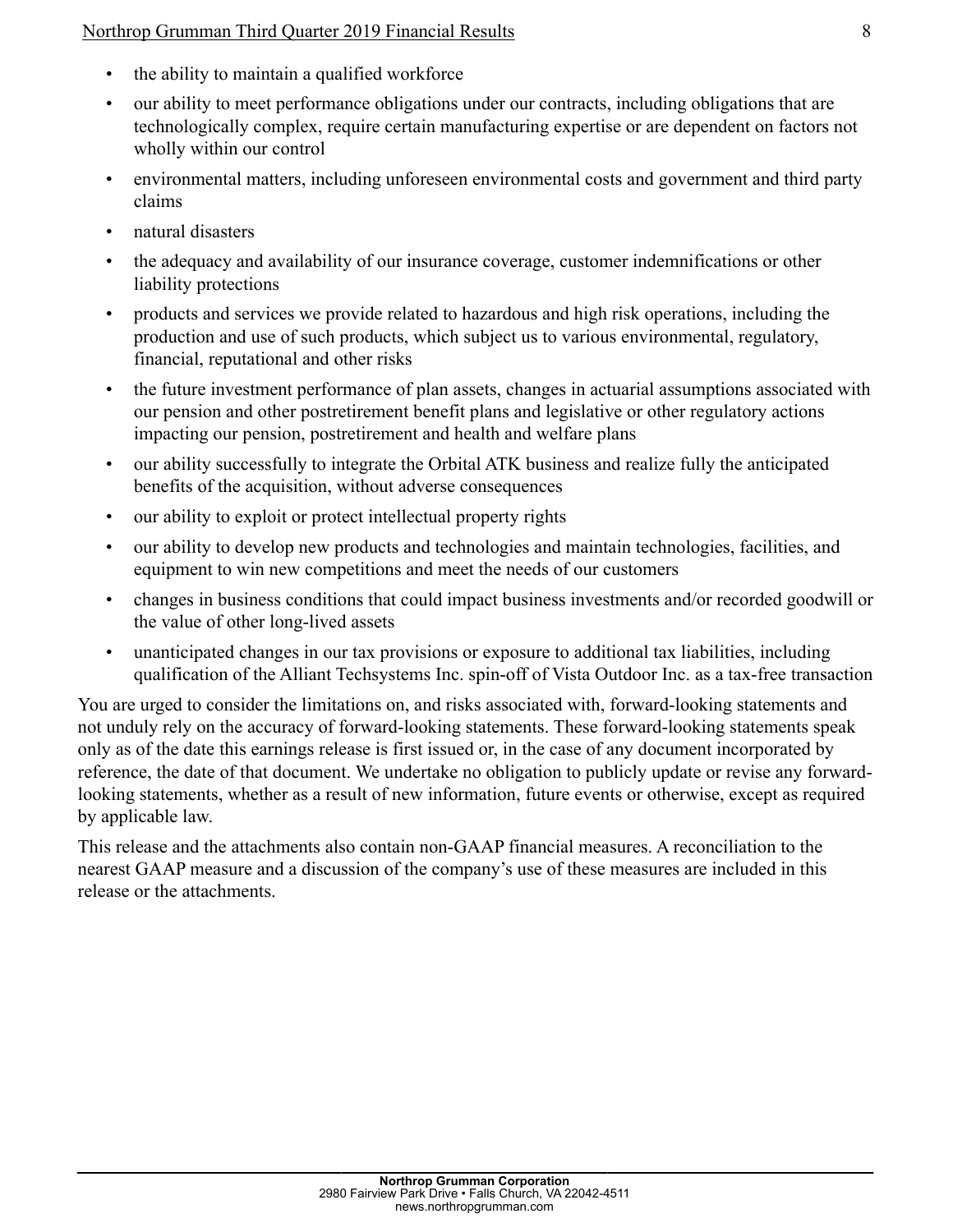#### **NORTHROP GRUMMAN CORPORATION CONDENSED CONSOLIDATED STATEMENTS OF EARNINGS AND COMPREHENSIVE INCOME (Unaudited)**

|                                                            |    | Three Months Ended<br>September 30 | Nine Months Ended<br>September 30 |       |    |          |              |        |
|------------------------------------------------------------|----|------------------------------------|-----------------------------------|-------|----|----------|--------------|--------|
| \$ in millions, except per share amounts                   |    | 2019                               |                                   | 2018  |    | 2019     |              | 2018   |
| <b>Sales</b>                                               |    |                                    |                                   |       |    |          |              |        |
| Product                                                    | \$ | 5,997                              | S                                 | 5,614 |    | \$17,605 | \$           | 14,693 |
| Service                                                    |    | 2,478                              |                                   | 2,471 |    | 7,515    |              | 7,246  |
| Total sales                                                |    | 8,475                              |                                   | 8,085 |    | 25,120   |              | 21,939 |
| <b>Operating costs and expenses</b>                        |    |                                    |                                   |       |    |          |              |        |
| Product                                                    |    | 4,777                              |                                   | 4,233 |    | 13,955   |              | 11,200 |
| Service                                                    |    | 1,971                              |                                   | 1,863 |    | 6,012    |              | 5,635  |
| General and administrative expenses                        |    | 776                                |                                   | 817   |    | 2,320    |              | 2,267  |
| <b>Operating income</b>                                    |    | 951                                |                                   | 1,172 |    | 2,833    |              | 2,837  |
| Other (expense) income                                     |    |                                    |                                   |       |    |          |              |        |
| Interest expense                                           |    | (123)                              |                                   | (133) |    | (398)    |              | (420)  |
| FAS (non-service) pension benefit                          |    | 200                                |                                   | 270   |    | 600      |              | 782    |
| Other, net                                                 |    | 27                                 |                                   | 55    |    | 82       |              | 140    |
| Earnings before income taxes                               |    | 1,055                              |                                   | 1,364 |    | 3,117    |              | 3,339  |
| Federal and foreign income tax expense                     |    | 122                                |                                   | 120   |    | 460      |              | 466    |
| Net earnings                                               | \$ | 933                                | \$                                | 1,244 | \$ | 2,657    | S            | 2,873  |
| Basic earnings per share                                   | \$ | 5.52                               | \$                                | 7.15  | \$ | 15.67    | \$           | 16.48  |
| Weighted-average common shares outstanding, in millions    |    | 169.1                              |                                   | 174.1 |    | 169.6    |              | 174.3  |
| Diluted earnings per share                                 | S  | 5.49                               | \$                                | 7.11  | S  | 15.60    | $\mathbb{S}$ | 16.40  |
| Weighted-average diluted shares outstanding, in millions   |    | 169.9                              |                                   | 174.9 |    | 170.3    |              | 175.2  |
| Net earnings (from above)                                  | \$ | 933                                | \$                                | 1,244 | \$ | 2,657    | \$           | 2,873  |
| Other comprehensive loss                                   |    |                                    |                                   |       |    |          |              |        |
| Change in unamortized prior service credit, net of tax     |    | (12)                               |                                   | (15)  |    | (35)     |              | (45)   |
| Change in cumulative translation adjustment and other, net |    |                                    |                                   | (3)   |    |          |              | (9)    |
| Other comprehensive loss, net of tax                       |    | (12)                               |                                   | (18)  |    | (35)     |              | (54)   |
| <b>Comprehensive income</b>                                | \$ | 921                                | \$                                | 1,226 | \$ | 2,622    | \$           | 2,819  |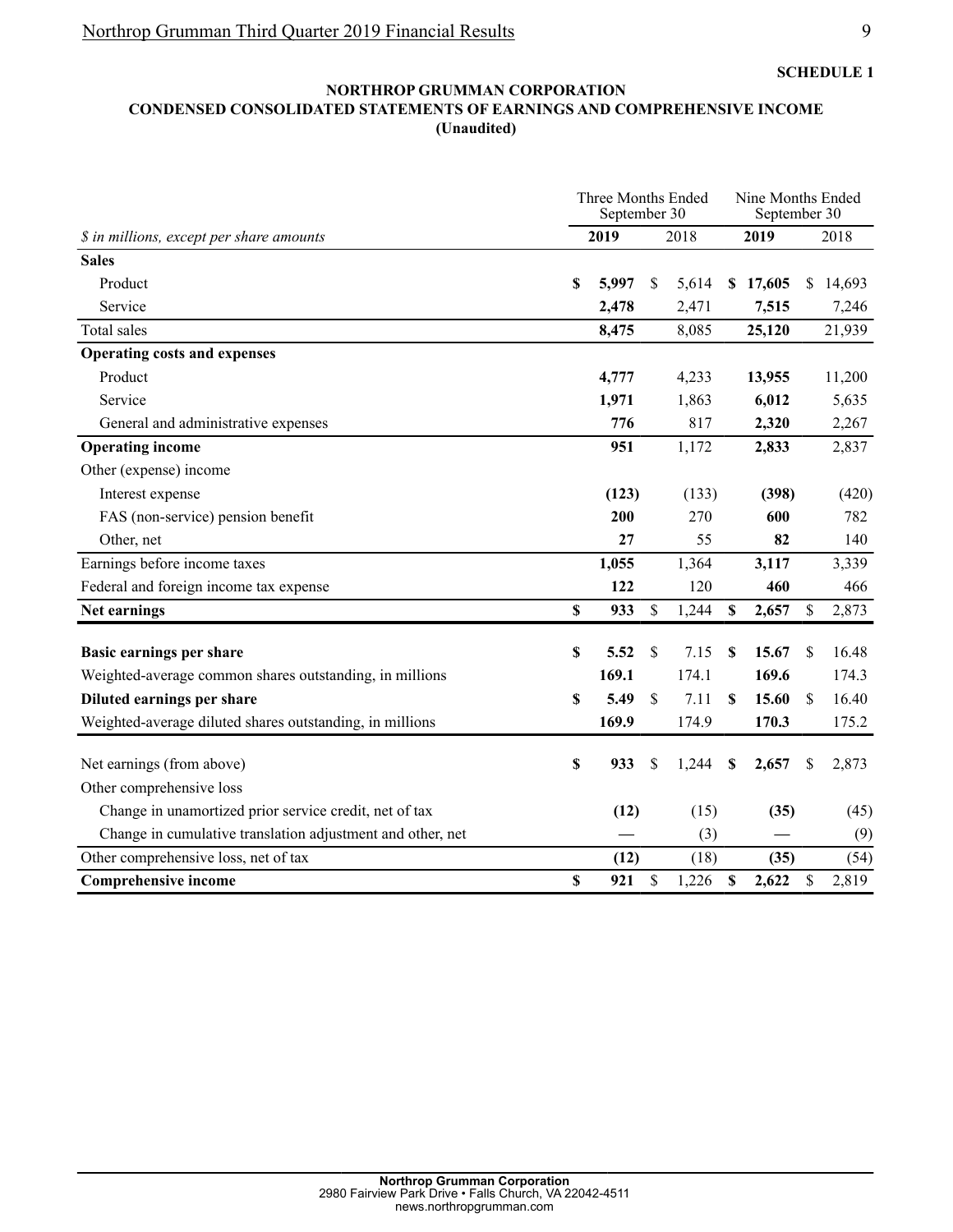**SCHEDULE 2**

#### **NORTHROP GRUMMAN CORPORATION CONDENSED CONSOLIDATED STATEMENTS OF FINANCIAL POSITION (Unaudited)**

| \$ in millions, except par value                                                                                             |             | September 30,<br>2019 | December 31,<br>2018 |        |  |  |
|------------------------------------------------------------------------------------------------------------------------------|-------------|-----------------------|----------------------|--------|--|--|
| <b>Assets</b>                                                                                                                |             |                       |                      |        |  |  |
| Cash and cash equivalents                                                                                                    | $\mathbb S$ | 1,127                 | S                    | 1,579  |  |  |
| Accounts receivable, net                                                                                                     |             | 2,111                 |                      | 1,448  |  |  |
| Unbilled receivables, net                                                                                                    |             | 5,777                 |                      | 5,026  |  |  |
| Inventoried costs, net                                                                                                       |             | 810                   |                      | 654    |  |  |
| Prepaid expenses and other current assets                                                                                    |             | 1,011                 |                      | 973    |  |  |
| Total current assets                                                                                                         |             | 10,836                |                      | 9,680  |  |  |
| Property, plant and equipment, net of accumulated depreciation of \$5,709 for 2019 and<br>$$5,369$ for 2018                  |             | 6,611                 |                      | 6,372  |  |  |
| Operating lease right-of-use assets                                                                                          |             | 1,511                 |                      |        |  |  |
| Goodwill                                                                                                                     |             | 18,707                |                      | 18,672 |  |  |
| Intangible assets, net                                                                                                       |             | 1,123                 |                      | 1,372  |  |  |
| Deferred tax assets                                                                                                          |             | 83                    |                      | 94     |  |  |
| Other non-current assets                                                                                                     |             | 1,682                 |                      | 1,463  |  |  |
| <b>Total assets</b>                                                                                                          | \$          | 40,553                | \$                   | 37,653 |  |  |
| <b>Liabilities</b>                                                                                                           |             |                       |                      |        |  |  |
| Trade accounts payable                                                                                                       | \$          | 2,021                 | <sup>\$</sup>        | 2,182  |  |  |
| Accrued employee compensation                                                                                                |             | 1,744                 |                      | 1,676  |  |  |
| Advance payments and billings in excess of costs incurred                                                                    |             | 2,127                 |                      | 1,917  |  |  |
| Other current liabilities                                                                                                    |             | 2,524                 |                      | 2,499  |  |  |
| Total current liabilities                                                                                                    |             | 8,416                 |                      | 8,274  |  |  |
| Long-term debt, net of current portion of \$45 for 2019 and \$517 for 2018                                                   |             | 13,826                |                      | 13,883 |  |  |
| Pension and other postretirement benefit plan liabilities                                                                    |             | 5,431                 |                      | 5,755  |  |  |
| Operating lease liabilities                                                                                                  |             | 1,304                 |                      |        |  |  |
| Deferred tax liabilities                                                                                                     |             | 111                   |                      | 108    |  |  |
| Other non-current liabilities                                                                                                |             | 1,734                 |                      | 1,446  |  |  |
| <b>Total liabilities</b>                                                                                                     |             | 30,822                |                      | 29,466 |  |  |
| Shareholders' equity                                                                                                         |             |                       |                      |        |  |  |
| Preferred stock, \$1 par value; 10,000,000 shares authorized; no shares issued and<br>outstanding                            |             |                       |                      |        |  |  |
| Common stock, \$1 par value; 800,000,000 shares authorized; issued and outstanding:<br>2019—168,701,653 and 2018—170,607,336 |             | 169                   |                      | 171    |  |  |
| Paid-in capital                                                                                                              |             |                       |                      |        |  |  |
| Retained earnings                                                                                                            |             | 9,649                 |                      | 8,068  |  |  |
| Accumulated other comprehensive loss                                                                                         |             | (87)                  |                      | (52)   |  |  |
| Total shareholders' equity                                                                                                   |             | 9,731                 |                      | 8,187  |  |  |
| Total liabilities and shareholders' equity                                                                                   | \$          | 40,553                | \$                   | 37,653 |  |  |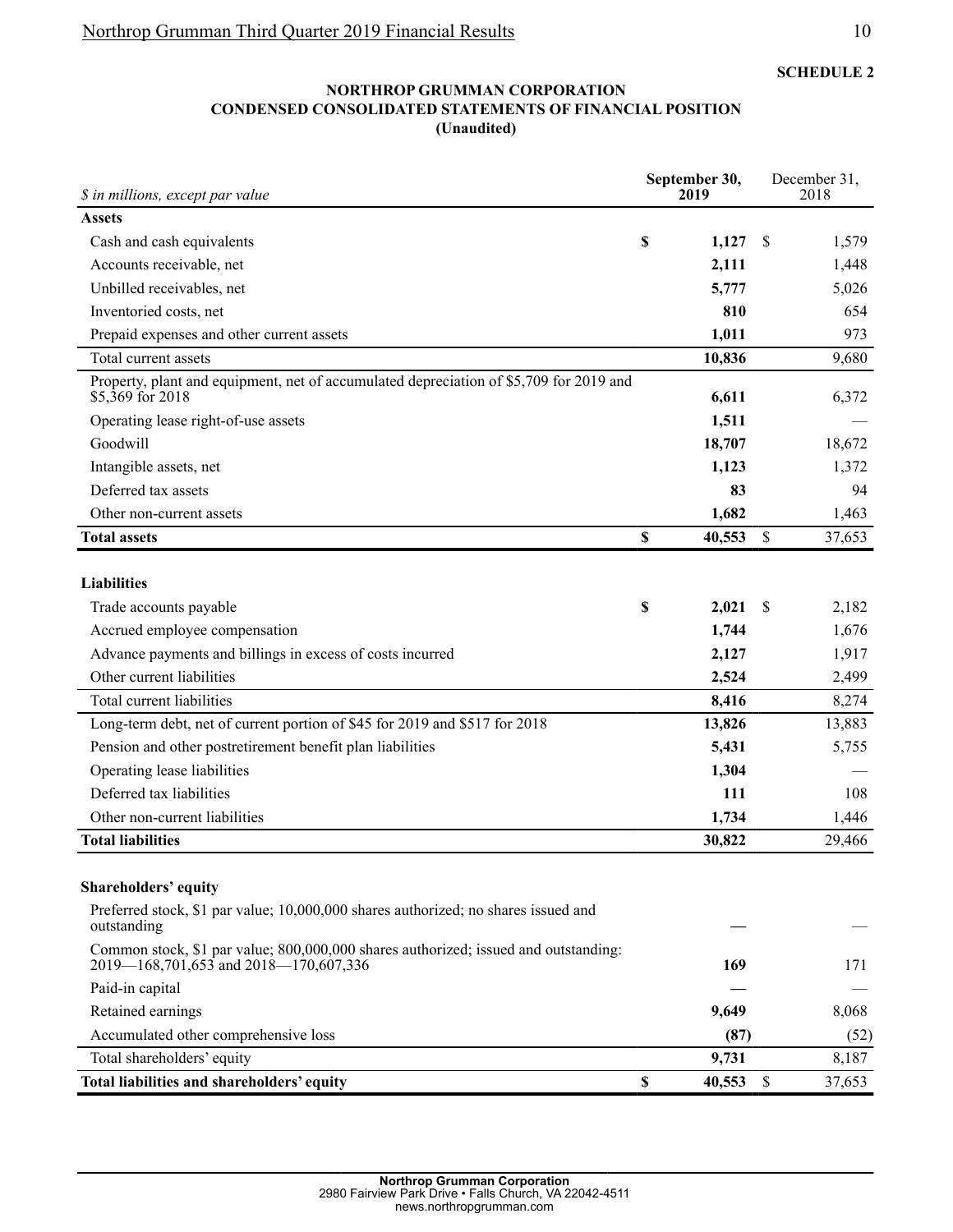#### **NORTHROP GRUMMAN CORPORATION CONDENSED CONSOLIDATED STATEMENTS OF CASH FLOWS (Unaudited)**

|                                                                        |             | Nine Months Ended<br>September 30 |  |  |
|------------------------------------------------------------------------|-------------|-----------------------------------|--|--|
| \$ in millions                                                         | 2019        | 2018                              |  |  |
| <b>Operating activities</b>                                            |             |                                   |  |  |
| Net earnings                                                           | \$<br>2,657 | 2,873<br><sup>\$</sup>            |  |  |
| Adjustments to reconcile to net cash provided by operating activities: |             |                                   |  |  |
| Depreciation and amortization                                          | 737         | 534                               |  |  |
| Non-cash lease expense                                                 | 187         |                                   |  |  |
| Stock-based compensation                                               | 93          | 82                                |  |  |
| Deferred income taxes                                                  | 24          | 275                               |  |  |
| Changes in assets and liabilities:                                     |             |                                   |  |  |
| Accounts receivable, net                                               | (663)       | (52)                              |  |  |
| Unbilled receivables, net                                              | (778)       | (898)                             |  |  |
| Inventoried costs, net                                                 | (156)       | (102)                             |  |  |
| Prepaid expenses and other assets                                      | (81)        | (109)                             |  |  |
| Accounts payable and other liabilities                                 | 320         | (125)                             |  |  |
| Income taxes payable, net                                              | (34)        | (114)                             |  |  |
| Retiree benefits                                                       | (422)       | (847)                             |  |  |
| Other, net                                                             | (51)        | (67)                              |  |  |
| Net cash provided by operating activities                              | 1,833       | 1,450                             |  |  |
|                                                                        |             |                                   |  |  |
| <b>Investing activities</b>                                            |             |                                   |  |  |
| Acquisition of Orbital ATK, net of cash acquired                       |             | (7,657)                           |  |  |
| Capital expenditures                                                   | (793)       | (786)                             |  |  |
| Other, net                                                             | 8           | 23                                |  |  |
| Net cash used in investing activities                                  | (785)       | (8, 420)                          |  |  |
|                                                                        |             |                                   |  |  |
| <b>Financing activities</b>                                            |             |                                   |  |  |
| Payments of long-term debt                                             | (500)       | (2,276)                           |  |  |
| Net payments to credit facilities                                      | (31)        | (314)                             |  |  |
| Net borrowings on commercial paper                                     | 201         | 499                               |  |  |
| Common stock repurchases                                               | (444)       | (209)                             |  |  |
| Cash dividends paid                                                    | (658)       | (616)                             |  |  |
| Payments of employee taxes withheld from share-based awards            | (63)        | (84)                              |  |  |
| Other, net                                                             | (5)         | (27)                              |  |  |
| Net cash used in financing activities                                  | (1,500)     | (3,027)                           |  |  |
| Decrease in cash and cash equivalents                                  | (452)       | (9,997)                           |  |  |
| Cash and cash equivalents, beginning of year                           | 1,579       | 11,225                            |  |  |
| Cash and cash equivalents, end of period                               | \$<br>1,127 | \$<br>1,228                       |  |  |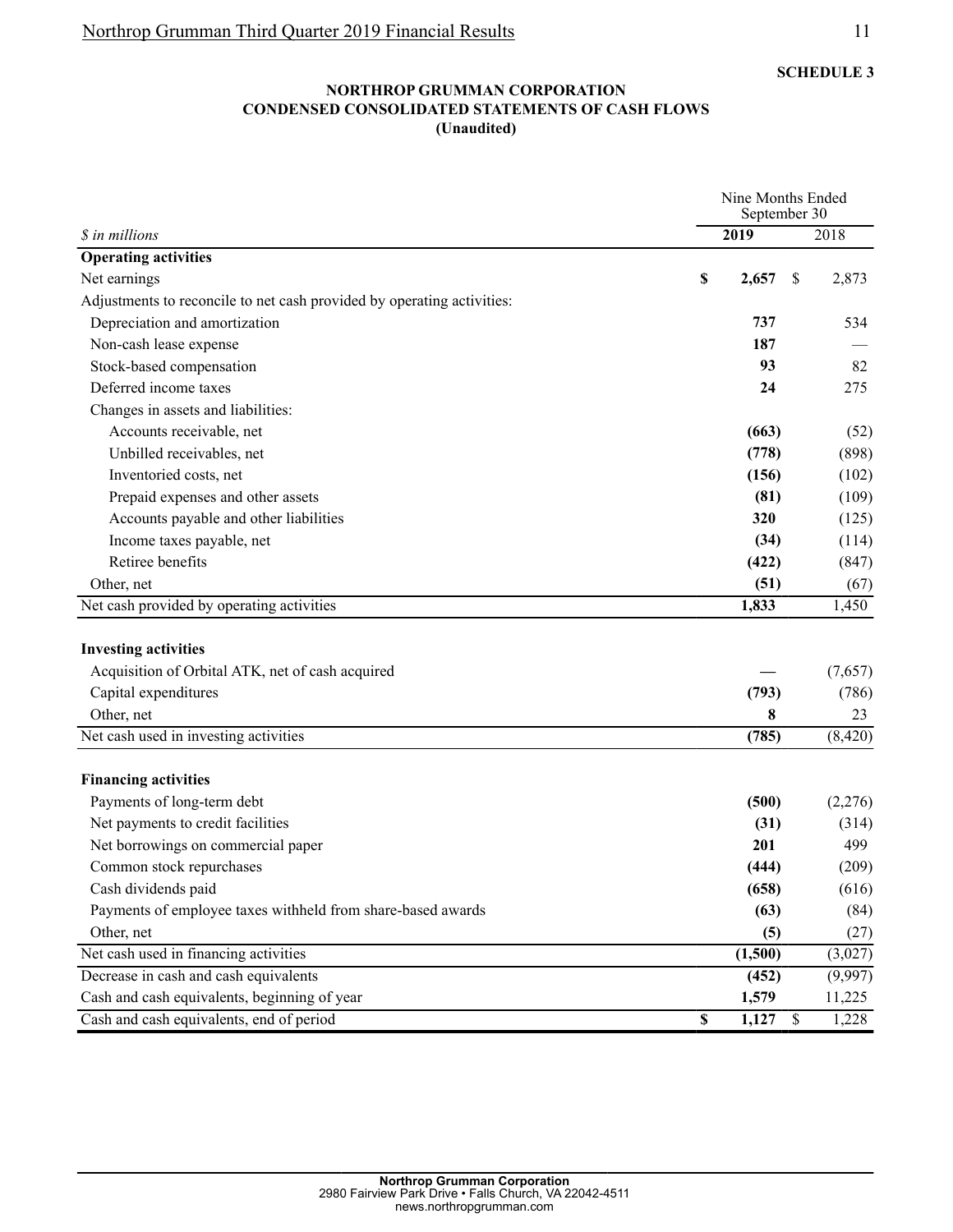#### **NORTHROP GRUMMAN CORPORATION TOTAL BACKLOG AND CONTRACT AWARDS (Unaudited)**

|                            |   |                                  |  | <b>September 30, 2019</b>                   |   | December 31,<br>2018          |  |                         |     |
|----------------------------|---|----------------------------------|--|---------------------------------------------|---|-------------------------------|--|-------------------------|-----|
| <i>S</i> in millions       |   | <b>Funded</b><br><b>Unfunded</b> |  | <b>Total</b><br><b>Backlog</b> <sup>2</sup> |   | Total<br>Backlog <sup>2</sup> |  | $%$ Change<br>in $2019$ |     |
| Aerospace Systems          | S | 12,310                           |  | 21,601                                      | S | 33,911                        |  | 26,440                  | 28% |
| <b>Innovation Systems</b>  |   | 5,835                            |  | 3,758                                       |   | 9,593                         |  | 8,207                   | 17% |
| <b>Mission Systems</b>     |   | 10,952                           |  | 7,112                                       |   | 18,064                        |  | 15,408                  | 17% |
| <b>Technology Services</b> |   | 2.862                            |  | 574                                         |   | 3.436                         |  | 3,445                   |     |
| Total backlog              |   | 31,959                           |  | 33,045                                      |   | 65,004                        |  | 53,500                  | 22% |

<sup>1</sup> Funded backlog represents firm orders for which funding is authorized and appropriated.

<sup>2</sup> Total backlog excludes unexercised contract options and indefinite delivery, indefinite quantity (IDIQ) contracts until the time the option or IDIQ task order is exercised or awarded.

#### **New Awards**

Third quarter and year to date 2019 net awards totaled \$10.1 billion and \$35.9 billion, respectively, and backlog increased to \$65.0 billion as of September 30, 2019. Significant new awards in the third quarter include \$1.4 billion to deliver an additional nine E-2D Advanced Hawkeye aircraft and related equipment to Japan, \$608 million for space restricted programs, \$504 million for the F-35 program, \$481 million for the Triton program and \$312 million for targets and countermeasures used to test the Ballistic Missile Defense System.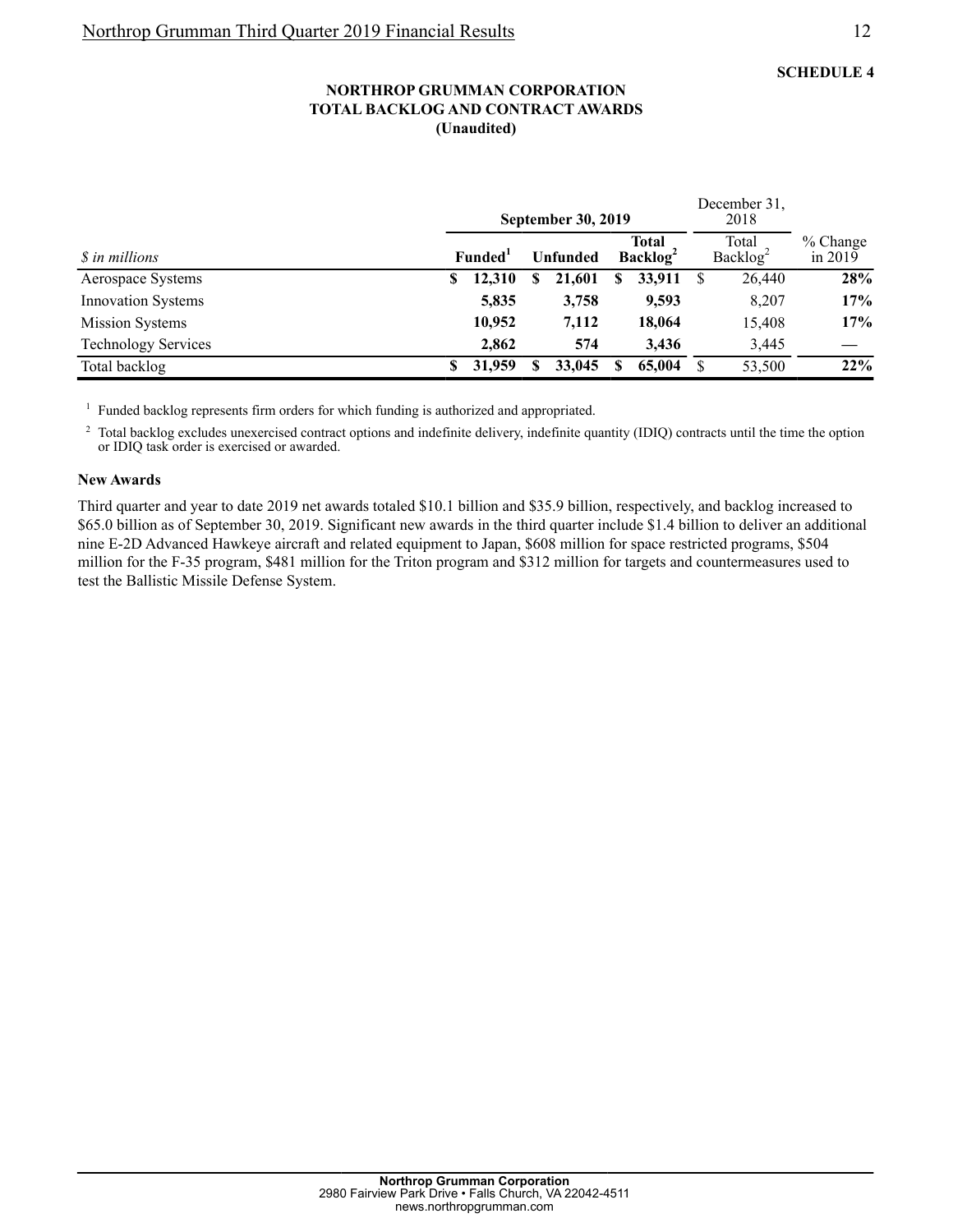#### **NORTHROP GRUMMAN CORPORATION SUPPLEMENTAL PER SHARE INFORMATION (Unaudited)**

|                                                                                    |                           | Three Months Ended<br>September 30 |                    |             |                           |             | Nine Months Ended<br>September 30 |        |
|------------------------------------------------------------------------------------|---------------------------|------------------------------------|--------------------|-------------|---------------------------|-------------|-----------------------------------|--------|
| \$ in millions, except per share amounts                                           |                           | 2019                               |                    | 2018        |                           | 2019        |                                   | 2018   |
| Per share impact of total net FAS/CAS pension adjustment                           |                           |                                    |                    |             |                           |             |                                   |        |
| Net FAS (service)/CAS pension adjustment                                           | S                         | 131                                | \$                 | 176         | S                         | 346         | \$                                | 440    |
| FAS (non-service) pension benefit                                                  |                           | 200                                |                    | 270         |                           | 600         |                                   | 782    |
| Total net FAS/CAS pension adjustment                                               |                           | 331                                |                    | 446         |                           | 946         |                                   | 1,222  |
| Tax effect <sup>1</sup>                                                            |                           | (70)                               |                    | (94)        |                           | (199)       |                                   | (257)  |
| After-tax impact                                                                   | <b>S</b>                  | 261                                | \$                 | 352         | $\boldsymbol{\mathsf{S}}$ | 747         | $\mathbf S$                       | 965    |
| Weighted-average diluted shares outstanding, in millions                           |                           | 169.9                              |                    | 174.9       |                           | 170.3       |                                   | 175.2  |
| Per share impact                                                                   | \$                        | 1.54                               | $\mathbf{\hat{S}}$ | 2.01        | $\mathbf S$               | 4.39        | \$                                | 5.51   |
| Per share impact of intangible asset amortization and PP&E step-up<br>depreciation |                           |                                    |                    |             |                           |             |                                   |        |
| Intangible asset amortization and PP&E step-up depreciation                        | S                         | $(98)$ \$                          |                    | $(97)$ \$   |                           | $(292)$ \$  |                                   | (127)  |
| Tax effect <sup>1</sup>                                                            |                           | 21                                 |                    | 20          |                           | 61          |                                   | 27     |
| After-tax impact                                                                   | <b>S</b>                  | (77)                               | $\mathbf{\$}$      | (77)        | <b>S</b>                  | $(231)$ \$  |                                   | (100)  |
| Weighted-average diluted shares outstanding, in millions                           |                           | 169.9                              |                    | 174.9       |                           | 170.3       |                                   | 175.2  |
| Per share impact                                                                   | S                         | $(0.45)$ \$                        |                    | $(0.44)$ \$ |                           | $(1.36)$ \$ |                                   | (0.57) |
| Per share impact of the settlement of cost claims                                  |                           |                                    |                    |             |                           |             |                                   |        |
| Cost claims                                                                        | S                         |                                    | S                  | 223         | S                         |             | <sup>\$</sup>                     | 223    |
| Tax effect <sup>1</sup>                                                            |                           |                                    |                    | (47)        |                           |             |                                   | (47)   |
| After-tax impact                                                                   | $\mathbf S$               |                                    | $\mathcal{S}$      | 176         | $\mathbf S$               |             | $\mathbf S$                       | 176    |
| Weighted-average diluted shares outstanding, in millions                           |                           | 169.9                              |                    | 174.9       |                           | 170.3       |                                   | 175.2  |
| Per share impact                                                                   | $\boldsymbol{\mathsf{S}}$ |                                    | \$                 | 1.01        | \$                        |             | $\mathbf S$                       | 1.00   |

1 Based on a 21% statutory tax rate.